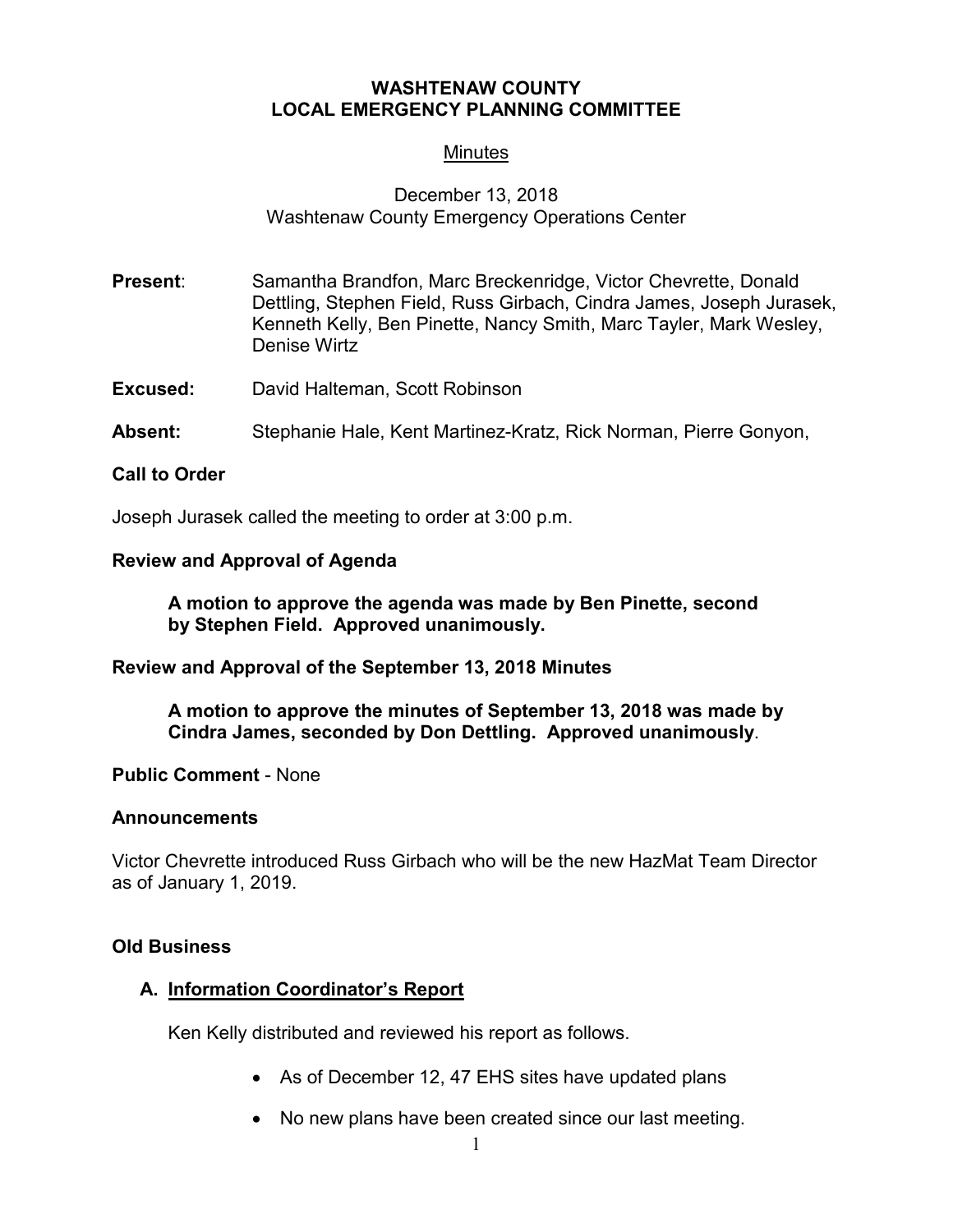LEPC Minutes December 13, 2018 Page Two

## **Old Business** (continued)

One of our EHS sites, *Pacific Industrial Development Corporation*, is planning a major expansion in the near future. The company, located on Runway Boulevard in Pittsfield Township, will be adding a third building to its headquarters with a new 40,000 square foot structure. Construction is expected to begin in the spring and be fully operational by 2020. Presently PIDC has a rather extensive chemical inventory on site including 7,000 pounds of Hydrogen Peroxide and over 50,000 pounds of Nitric Acid, both Extremely Hazardous Substances. With the planned research laboratory and warehouse it is safe to assume that the chemical inventory at this location will be increased going forward.

MDEQ will be providing several SARA Title III Tier II workshops in the next 2 months including a February 14<sup>th</sup> session at WCC. Registration is \$80 and includes a continental breakfast and a copy of the 2019 Facilities Guide to SARA Tittle III, Emergency Planning and Release Reporting. Also a webinar entitled SARA TITLE III Tier Two Reporting Basics will be conducted on January 9<sup>th</sup>. If anyone is interested I can forward you the email with the all of the information.

I submitted the necessary paperwork to Michigan State Police regarding a \$1,000 support grant for our Hazardous Materials Emergency Planning Grant and we are waiting for the applications for the Fiscal Year 2018-2019 HMEP Grant. That is supposed to be sent to us early next month.

# **B. Emergency Coordinator's Report**

Ben Pinette provided information on seven incidents that have occurred since the last meeting. Incidents were diesel fuel spills, a sanitary sewer overflow and weather related.

## **C. HazMat Team Director's Report**

Victor Chevrette reviewed an incident that occurred last week at Domino Farm's, involving approximately 20 individuals. The delivery of boxes that has been contaminated with industrial strength printers ink in a FedEx delivery caused breathing and eye irritation. The incident evolved over several hours, with U of M OSHA as well as the W.C. HazMat team responding to the location before the incident was resolved. No employees from the facility were hospitalized.

Victor also advised that they have received new equipment, called Gemini, to replace two outdated product identification units.